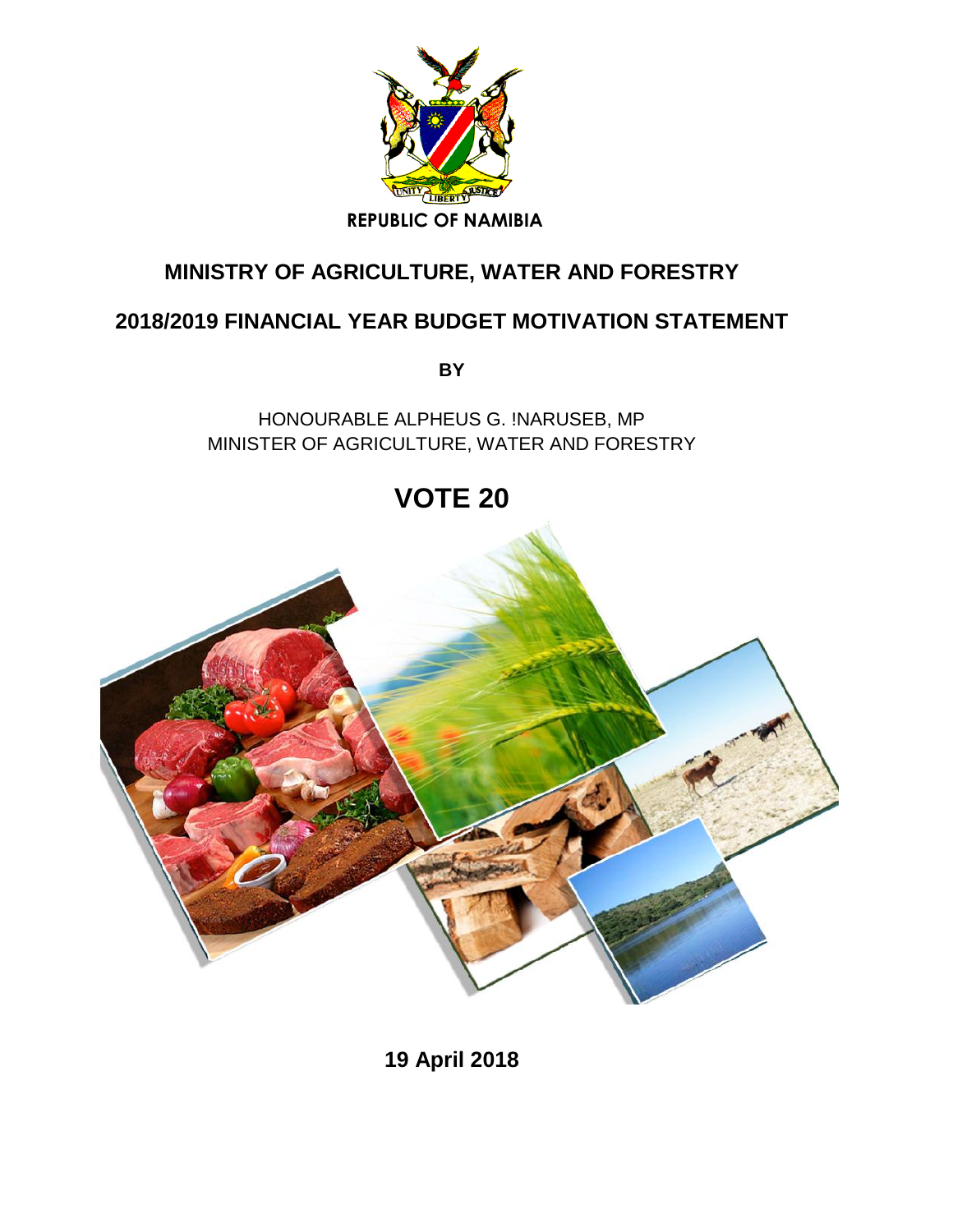## **A. PROGRAMMES AND ALLOCATION FOR 2018/2019 FINANCIAL YEAR**

## **Honourable Chairperson of the Whole House Committee, Honourable Members,**

In line with the Ministerial Medium Term Plan, the Ministry of Agriculture, Water and Forestry is implementing four Programmes, namely:

- 1. AGRICULTURE;
- 2. WATER;
- 3. FORESTRY;
- 4. SUPERVISION AND SUPPORT SERVICES.

Guided by these four programmes, I would like to introduce and motivate the budget allocations for the 2018/19 financial year. In doing so, the Honourable Members are referred to the Technical Paper containing detailed information on the previous year's achievements and planned activities for the coming year.

I am motivating a total budget of **Two Billion, One Hundred and Thirty Seven Million, and Seventy Five Thousand Namibia Dollars (N\$ 2 137 075 000)** for the financial year 2018/19 for the Ministry of Agriculture, Water and Forestry.

Of this total, **Nine Hundred and Ninety Seven Million, Four Hundred and Forty Five Thousand (N\$ 997 445 000)** or **(46.7%)** is for the **Operational Budget**, while the remaining **One Billion, One Hundred and Thirty Nine Million, Six Hundred and Thirty Thousand (N\$ 1 139 630 000)** or **(53.3%)** is allocated to the **Development Budget.**

The breakdown of the total budget allocated to the Ministry for the financial year 2018/19 is as follows:

 **Nine Hundred and Ninety One Million, Six Hundred and Ninety Three Thousand, Three Hundred and Fifty Two (N\$ 991 693 352) or 46.4%** is devoted to the development of the water sector and to supply water to rural communities in communal areas, of which **Six Hundred and Twenty Three Million, Six Hundred and twenty Eight Thousand** (**N\$ 623 628 000)** is for the Neckartal Dam while **N\$ 108 million** is for the Technical Committee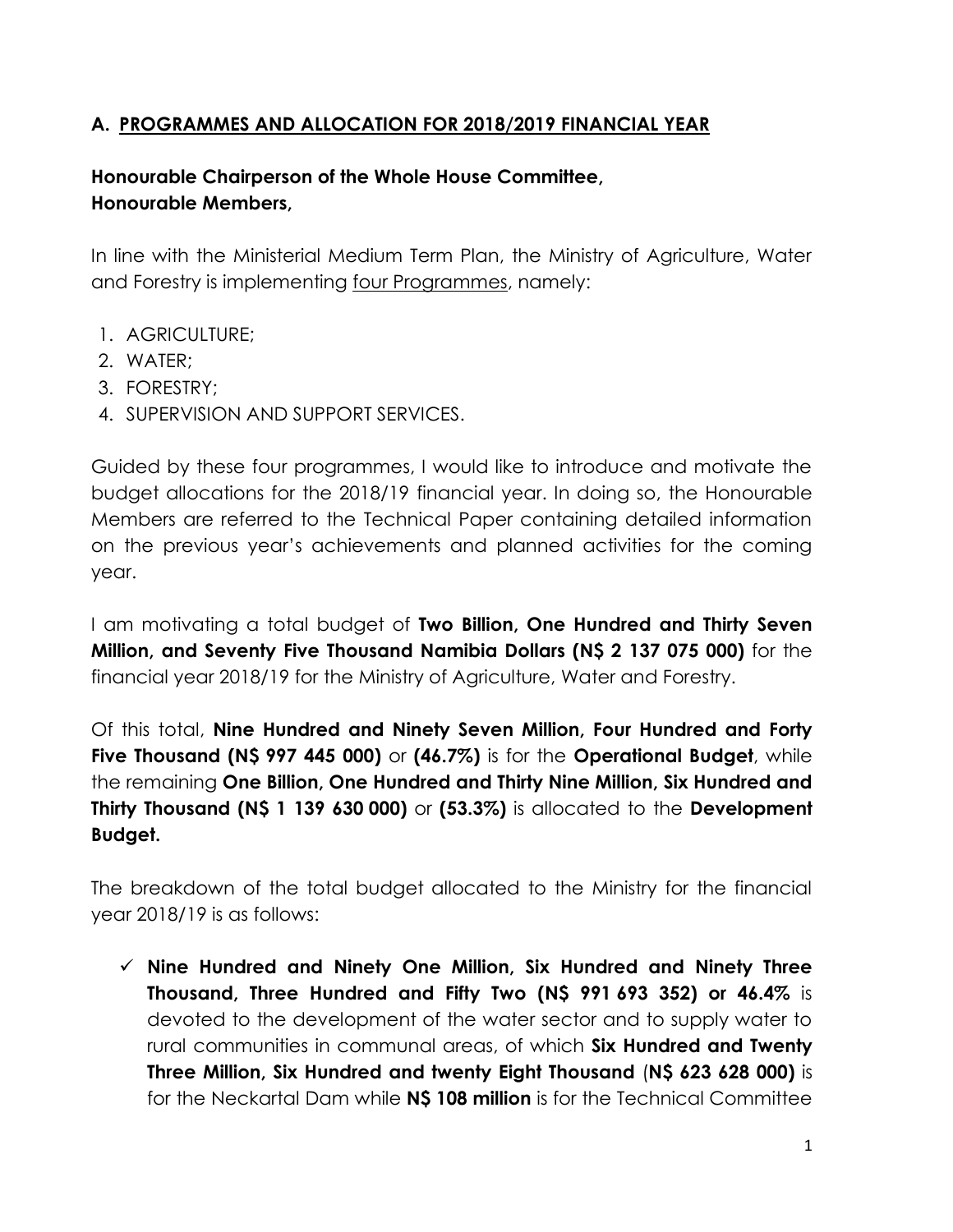on Water Supply Security to the Central Area of Namibia (CAN) to refund City of Windhoek, thus leaving a meagre **Two Hundred and Sixty Million, Six Five Thousand, Three Hundred and Fifty Two (N\$ 260 065 352)** for other water related development activities.

- **Seven Hundred and Twenty Nine Million, Three Hundred and Fifty Two Thousand, Six Hundred and Thirty Two (N\$ 729 352 632) or 34.1%** is for the development of the agriculture sector;
- **One Hundred and Forty Nine Million, Two Hundred and Seventy Two Thousand, Five Hundred and Ninety Six (N\$ 149 272 596)** or **7.0%** is for the development of the forestry sector; and
- **Two Hundred and Sixty Six Million, Seven Hundred and Fifty Six Thousand, Four Hundred and Twenty (N\$ 266 756 420)** or **12.5%** has been allocated to the supervision and support services.

The budget I am motivating is for basic needs for human kind sustenance namely; food and water, without which life comes to a standstill and for sustainable socio-economic development. However, it is disheartening to note that despite the centrality of agriculture, water and forestry to the nation's livelihood and to the country's economic development, and despite the commitments Namibia has made at global, continental and regional levels, the allocations to this crucial sector of the economy is continuously on a decline having dropped from an average of 4.6% over the past 10 years to now 3.7%. **This is contrary to our commitment as a country under the frameworks of the Sustainable Development Agenda 2030 at global level, the Comprehensive Africa Agriculture Development Programme (CAADP) at continental level as articulated in the Maputo and Malabo Declarations where we committed ourselves to allocate not less than 10% of national budget to agriculture.**

Furthermore, at national level, the agriculture sector has an obligation to ensure that there is food at all times to feed the growing population and that no one dies of hunger which is attributed to lack of food as outlined in the country's Vision 2030, NDP5 and Harambee Prosperity Plan.

It is worth noting that agriculture remains a strategic sector as it supports about 70% of the Namibian population and employs about 135 832 individuals which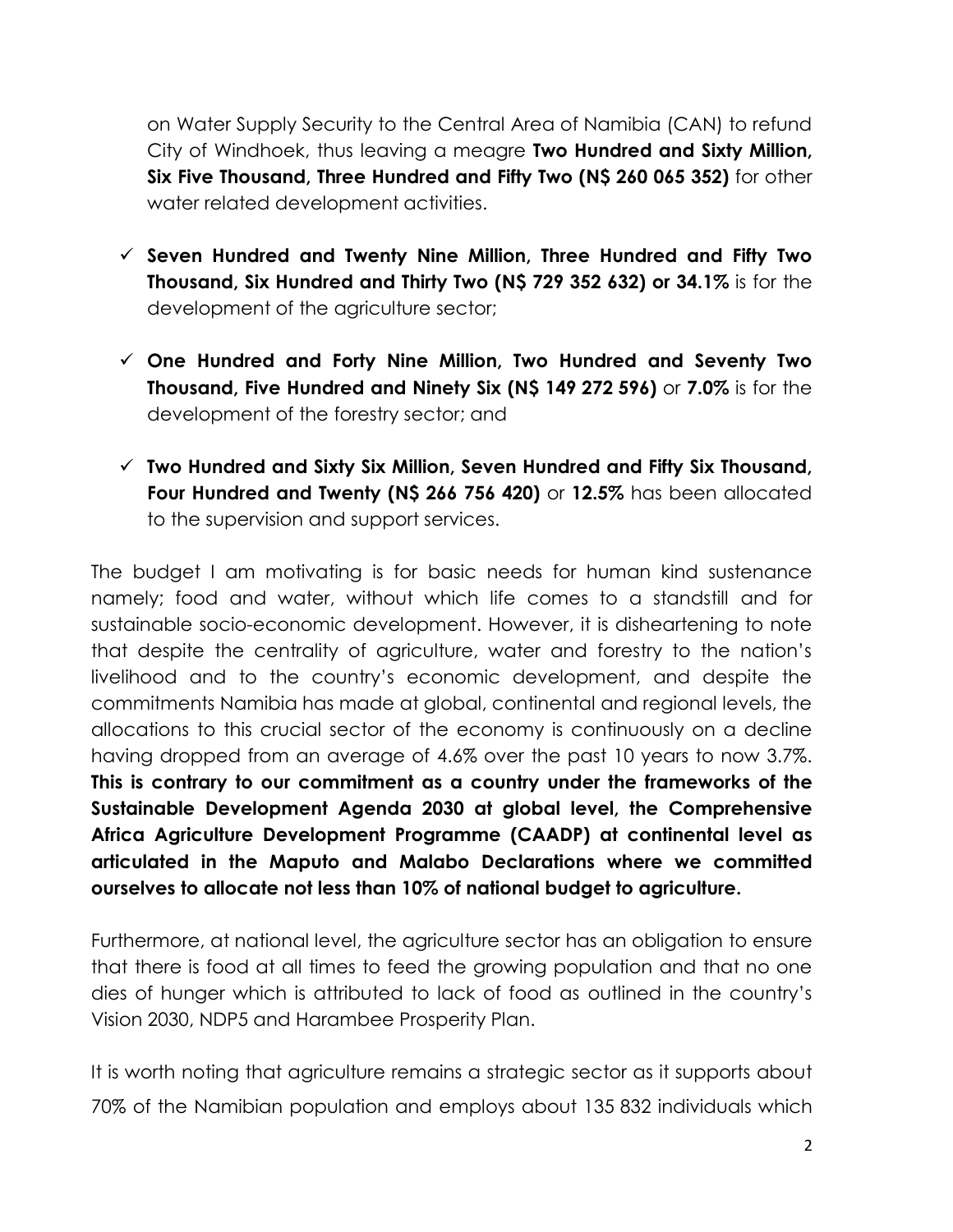represents 20.1% of the total workforce (NSA 2016). It is further worth noting that for Namibia to attain the noble objectives of Vision 2030, NDP5 and Harambee Prosperity Plan, agriculture that supplies water, food and raw materials required for industrialization need to be accorded the priority it deserves in our national budget allocation. This is because agriculture is inextricably interlinked with, and is key for the attainment of 14 of the Sustainable Development Goals namely; Goal 1 – No Poverty; Goal 2 – Zero Hunger; Goal 3 - Good Health and Wellbeing; Goal 4 – Quality Education; Goal 5 - Gender Equality; Goal 6 – Clean Water and Sanitation; Goal 8 – Decent Work and Economic Growth; Goal 9 – Industry, Innovation and Infrastructure; Goal 10 - Reduced Inequality; Goal 12 – Responsible Consumption and Production; Goal 13 – Climate Action; Goal 14 – Life Below Water; Goal 15 – Life on Land; and Goal 16 – Peace, Justice and Strong Institutions.

## **Honourable Chairperson of the Whole House Committee, Honourable Members,**

With this general overview, I shall now elaborate Vote 20's motivation programme by programme:

#### **1. AGRICULTURE PROGRAMME**

In order for the agriculture sector to achieve these desired outcomes set in the NDP5 and HPP, an amount of **Seven Hundred and Twenty Nine Million, Three Hundred and Fifty Two Thousand, Six Hundred and Thirty Two (N\$ 729 352 632)** is requested for this programme for the ministry to carry out the following activities:

**1.1.** Implementation and monitoring of the Rain Fed Crop Production Programme (RFCPP) including the components of "Conservation Agriculture" and "Draft Animal Power" that is implemented in all 10 crop growing regions. This programe is important to build farmer's resilience through adaptation and mitigation of climate induced risks. In addition, the Ministry will procure additional tractors and implements to ensure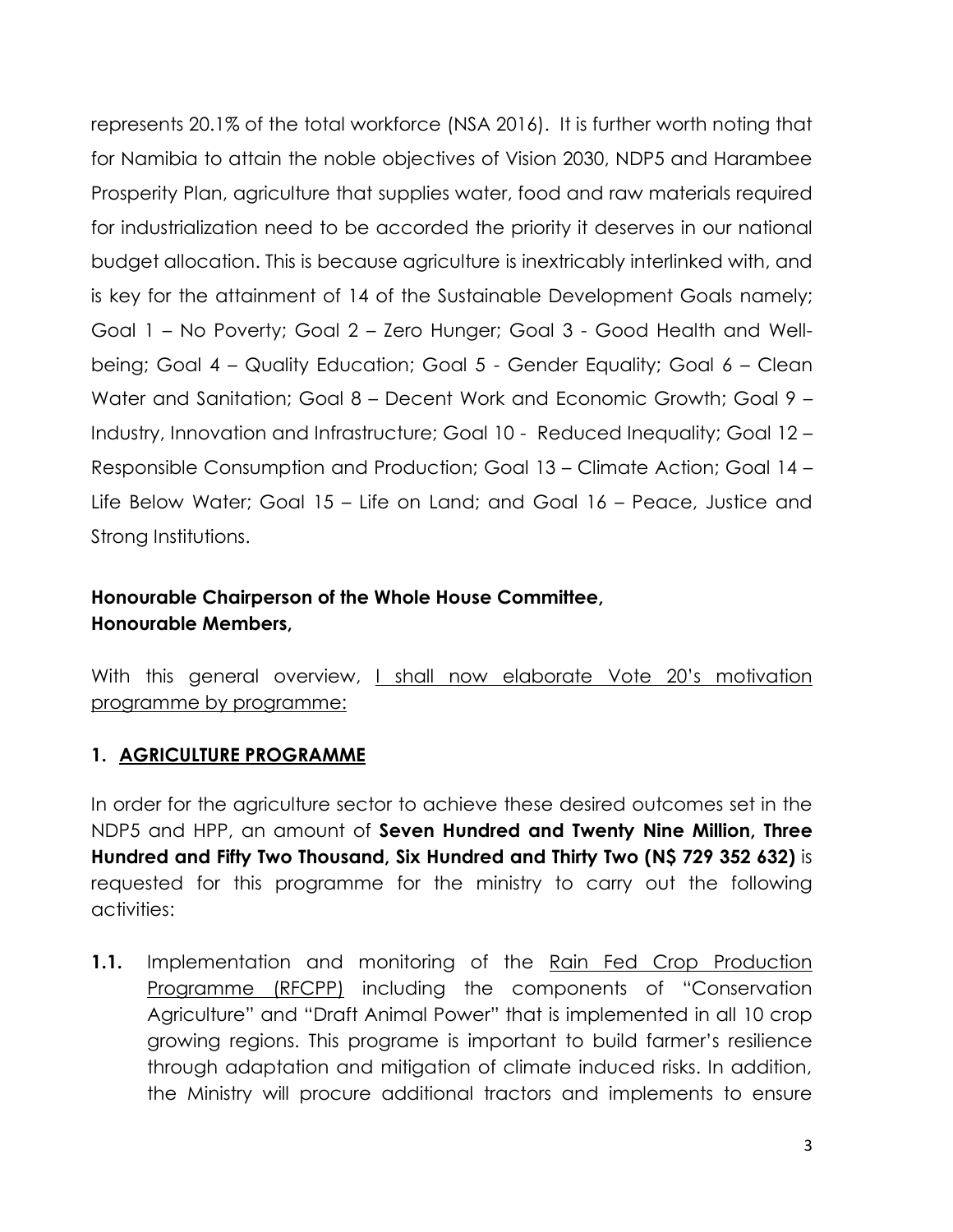effective and efficient service provision to farmers in crop growing regions.

- **1.2.** The Ministry will finalise the construction of Uvungu-Vungu Dairy Project and initiate the construction of Musese, Zone, Katima/Liselo Farm, and Orange River Irrigation Projects. We will also continue to expand and upgrade irrigation infrastructure at the existing Green Scheme Projects which includes procurement of machinery and equipment for the existing Schemes.
- **1.3.** MAWF will continue to increase seed production in the form of foundation and certified seeds.
- **1.4.** The Ministry has achieved a major milestone in developing, listing and releasing mutant varieties of sorghum and cowpea. However, to ensure that these varieties are indeed new, a DNA profiling exercise will be run by an independent laboratory. The outcome of the profiling activities will further enable property right ownership claim/registration and patenting of the new seed varieties by Namibia.
- **1.5.** The Ministry will continue with the step by step construction of the Windhoek Fresh Produce at Wanaheda. In addition to Rundu and Ongwediva fresh produce hubs, the Windhoek Fresh Produce hub is aimed at facilitating market access for fresh produce.
- **1.6.** The Ministry will forge ahead with the completion of the construction of the Ongwediva Agricultural Technology Centre.
- **1.7.** The Ministry will continue disseminating information and providing advice to emerging, resettlement, and Affirmative Action Loan Scheme farmers.
- **1.8.** The Ministry will strengthen border control inspection capacity to ensure that all agricultural products entering and leaving the country are in conformity with the acceptable standards and are recorded.
- **1.9.** The Ministry will continue to implement the policy aimed at creating conditions which will allow farmers in the Northern Communal Area (NCA) to access local, regional and international markets for their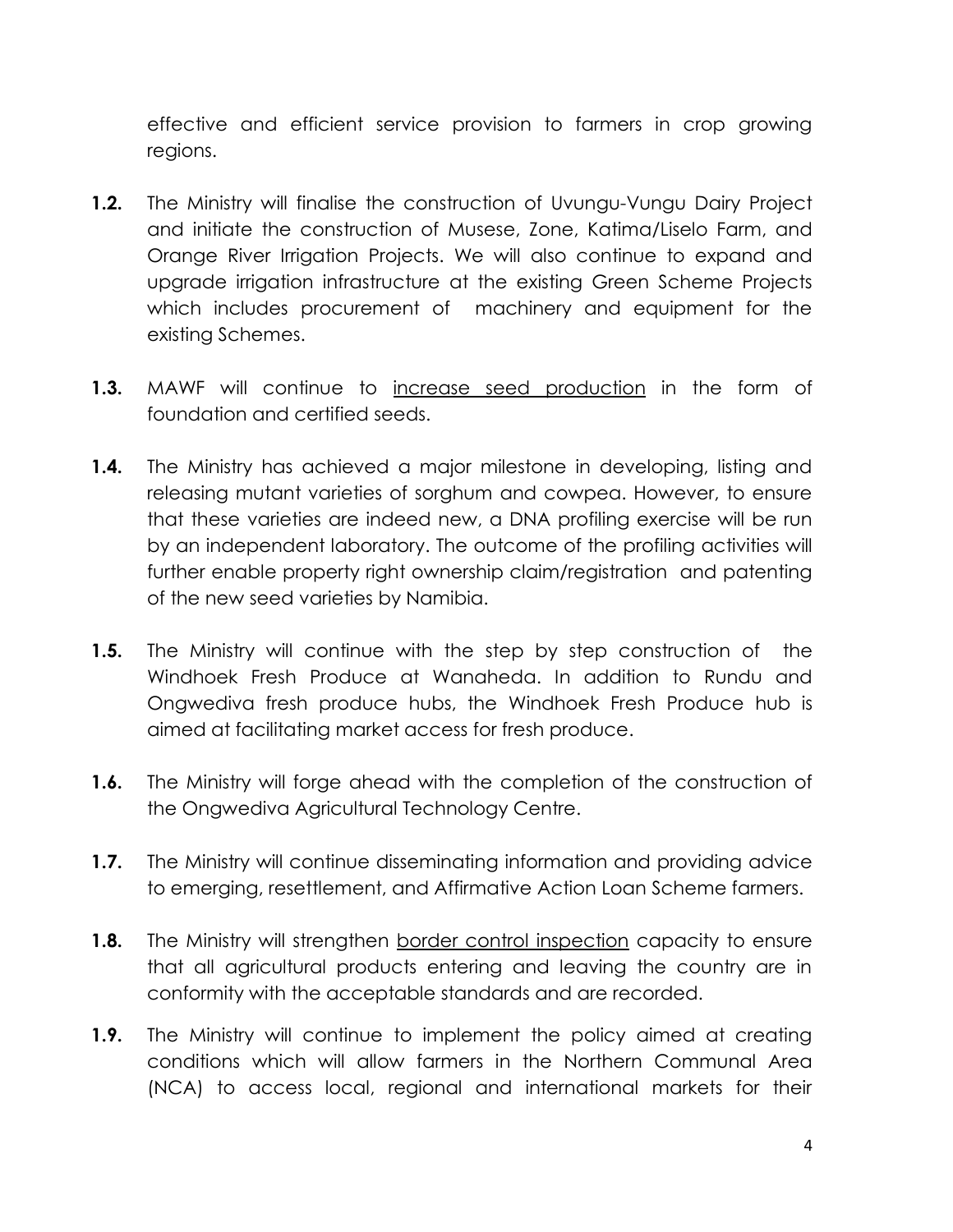animals and animal products. The implementation the OIE endorsed Official Control Programme for Foot and Mouth Disease and Lungsickness for the Northern Communal Areas for eventual eradication of FMD from Protection Zone and Lungsickness from the entire NCA will continue.

- o This will involve strengthening of veterinary services by bolstering staff capacity through recruitment of competent staff and skills development, development of surveillance and response guidelines, construction of veterinary infrastructure, procurement of equipment and vehicles, community mobilization. International collaboration in the management of Trans-boundary Animal Diseases will also be strengthened. It will also entail the erection of a livestock fence between Namibia and Angola and the relocation of livestock relying on grazing in Angola to grazing areas within Namibia.
- o Routine preventative vaccination against Foot and Mouth Disease, Lungsickness, Anthrax and Rabies will continue during 2018/19.
- o The Livestock Identification and Traceability System will continue in the NCAs focussing on the tagging of cattle. A pilot project on tagging of sheep and goats will be implemented in some parts of the NCA during 2018/19.
- **1.10.** The Ministry will continue to implement animal disease surveillance by undertaking activities such as: farm inspections, community visits, anteand post-mortem inspections at abattoirs, supervision of livestock auctions, export certification and inspection of imported animals and animal products, in order to provide evidence and assurances to our trading partners at regional and international markets with regard to the animal health status and the quality and safety of our meat and meat products.
- **1.11.** The Ministry will continue with the construction of veterinary clinics, offices and accommodation as follows: Traceability Office and Chief Veterinarian Office for Central Regions in Windhoek, Veterinary Clinic and Laboratory at Ondangwa, Offices and accommodation at Tses in //Kharas, Ndiyona in Kavango East, Ncaute in Kavango West and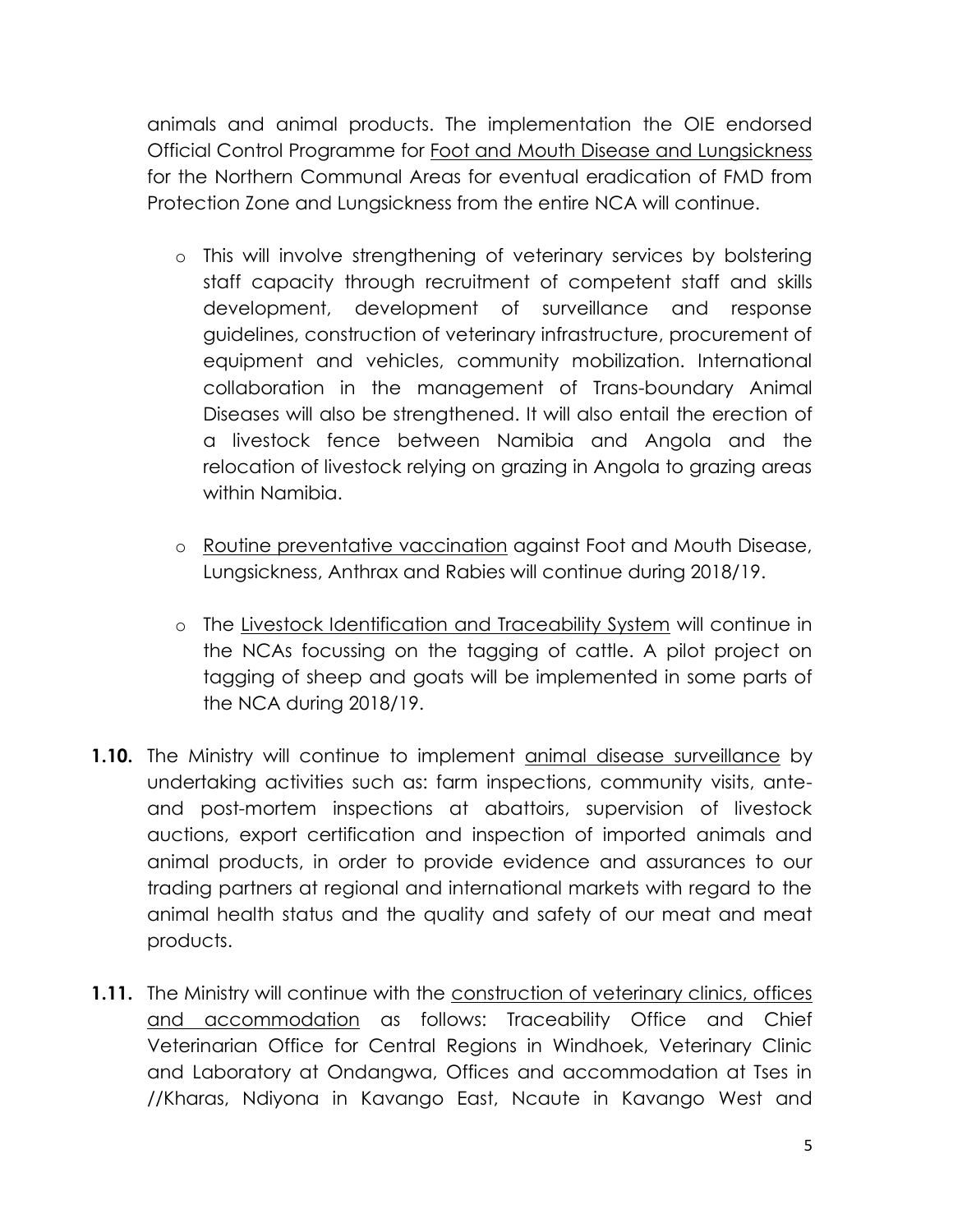Sangwali in Zambezi, construction of State Veterinarian house at Kamanjab and renovation of State Veterinary Office at Walvis Bay.

- **1.12.** The Ministry will continue with the beef value chain development project by focussing on the completion of the Meat processing facility at Ongwediva Fresh Produce Hub in Oshana Region; Outapi Abattoir in Omusati Region; construction and equipping of Rundu abattoir in Kavango East Region; renovation of Katima Mulilo (Zambezi) and Oshakati (Oshana) abattoirs and by conducting the feasibility study on the Bukalo abattoir and Meat Processing facility in Zambezi region.
- **1.13.** The Ministry will continue with infrastructure development for sanitary and phyto-sanitary facilities to prevent the introduction of exotic plant and animal diseases into Namibia. The following entry points are targeted for completion during 2018/19: Oronditi, Swartbooisdrift, Katwitwi and Dobe.
- **1.14.** MAWF remains at the forefront in conserving genetic material for future use, particularly those of indigenous origin. In this regard, efforts will continue to be expended to conserve and promote various livestock breeds and ecotypes that are well adapted to the local conditions, but are under threat of extinction due to uncontrolled cross breeding.
- **1.15.** The Ministry will continue with training programme for the development of critical human resources capacities in the respective technical fields of agriculture, water and forestry to the Ministry's staff as well as to non-staff beneficiaries. While no new funding is requested for 2018/19, the Ministry will only continue providing funding to the existing beneficiaries as per our existing obligations and no new funding is requested for 2018/19 financial years .
- **1.16.** As part of meeting our objectives set out in the Harambee Prosperity Plan on Vocational Education and Training (VET), the Ministry will continue supporting the development and the conversion of Tsumis Arid Zone Agricultural Centre (TAZAC) and Mashare Agricultural Development Institute (MADI) into Vocational Training Centres that offers (1) year certificates in Livestock Husbandry, and Crop Husbandry & Horticulture at NQF Level 2.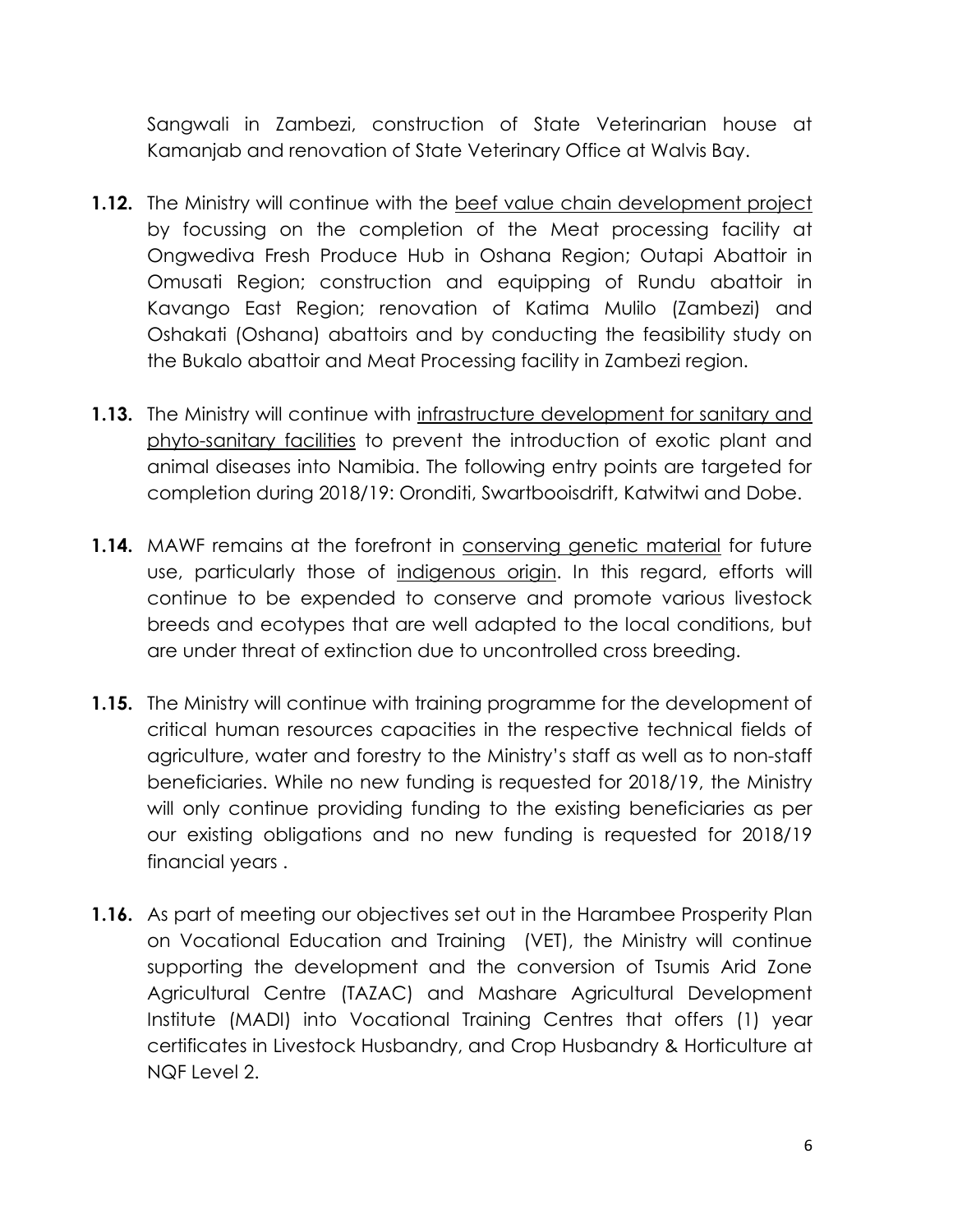- **1.17.** To fast-track the implementation of NDP5 and HPP, the Ministry is proud to have developed the Harambee Comprehensively Coordinated and Integrated Agriculture Development Programme (HACCIADEP) with a view to give practical, tangible and visible meaning to policy intentions of the Government that seeks to direct our effort towards programmes and projects that would help achieve our long term goal of Vision 2030. The HACCIADEP programme is aimed at stimulating economic activity in the agricultural sector in a manner that contributes to a high and sustained economic growth, development of agricultural value chains, decreased income inequality and increase employment creation. The Programme is encompasses the following schemes:
	- a. Flood water irrigation and infrastructure development scheme;
	- b. NCA Beef value chain development scheme;
	- c. Small stock value chain development scheme for small and medium scale Agricultural producers and agro-processors in the Southern Region of Namibia;
	- d. Agricultural mechanization scheme;
	- e. Cereal value chain development scheme;
	- f. Horticulture value chain development scheme;
	- g. Poultry value chain development scheme;
	- h. Dairy value chain development;
	- i. Seed System development
	- j. De-bushing and bush value chain development scheme.

The above pragmatic schemes are to be undertaken in a flexible manner. While some of the initiative will be implemented during the 2018/19 financial year, the majority of these activities are due to commence during the 2019/20 financial year. It is worth noting that we have already secured funds for the implementation of three of the schemes under HACCIADEP namely; Agricultural Mechanization Scheme and Seed System Improvement to be funded by Africa Development Bank (AfDB) and the NCA Beef Value Chain Development Scheme to be funded by the European Union under EDF11.

That leaves us with seven (7) unfunded schemes that have the potential to significantly contribute to the country's economic growth, erosion of unemployment and reduction of income inequality. Hence my plea to this August House to consider availing budgetary resources to these initiatives.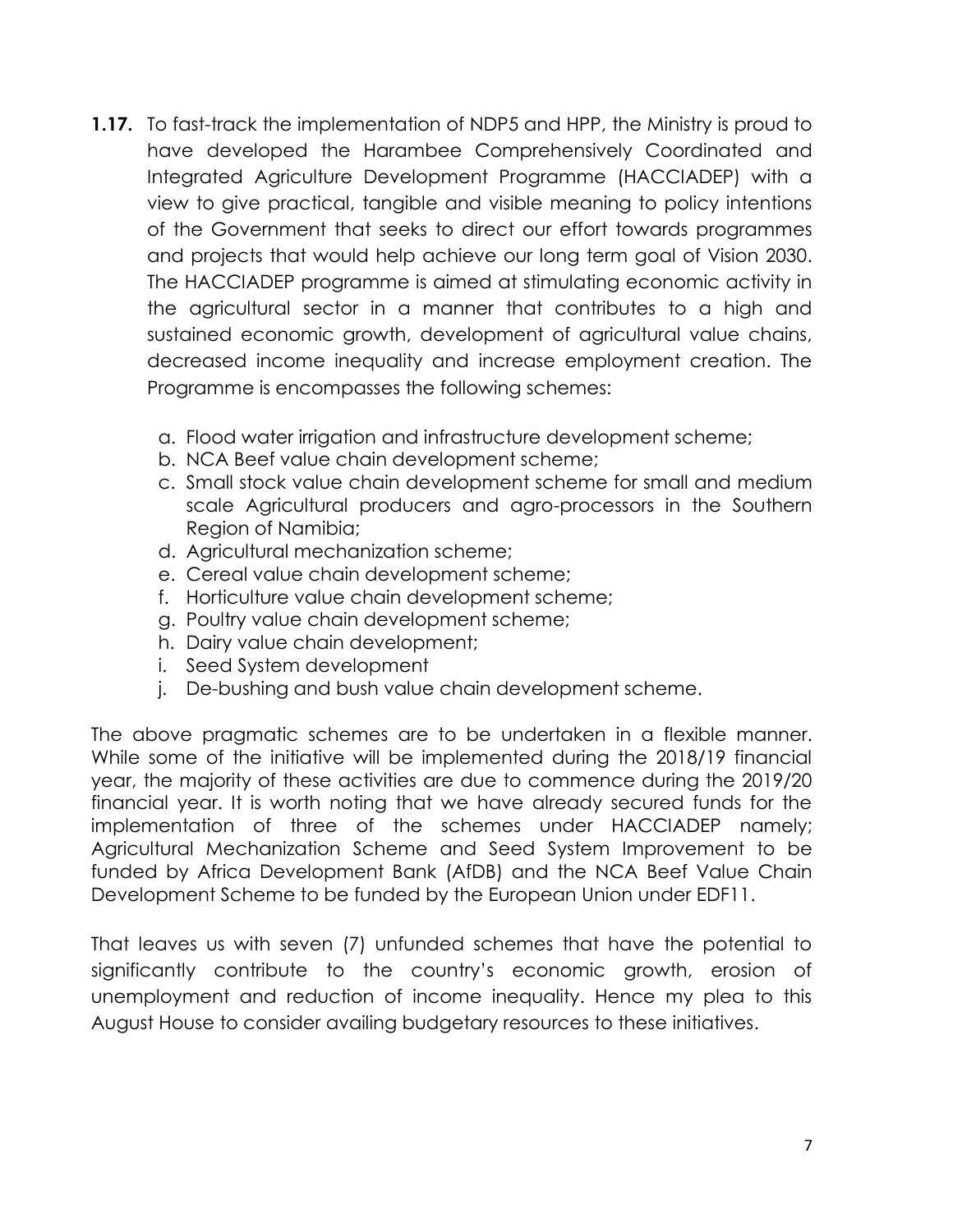## **Honourable Chairperson of the Whole House Committee, Honourable Members,**

#### **2. WATER PROGRAMME**

The purpose of this programme is to improve water security, by ensuring coordinated planning and implementation of the rural and bulk water supply infrastructure and the sanitation policy and programme.

NDP5 and Harambee Prosperity Plan identifies water sector as one of the focus areas under the economic progression pillar and has the following Desired Outcome: "By 2022, Namibia have a sustainable production and consumption of water resources resulting in improved access to safe drinking water for human consumption, agriculture and for industrial use. The water sector endeavour to attain the following strategies: Upgrade Existing Water Infrastructure; Construct New Water Supply Infrastructure; Improve Management of Existing Water Sources and Enhance Transboundary Water Cooperation.

In order to achieve the objectives of this programme and stated desired outcomes, an amount of **Nine Hundred and Ninety One Million, Six Hundred and Ninety Three Thousand, Three Hundred and Fifty Two (N\$ 991 693 352)** has been allocated to carry out the following activities:

- **2.1.** The construction of Ondangwa Omuntele pipeline extension and King Kauluma - Omutsegwonime Water Supply Scheme in Oshikoto region as well as the Construction of water supply scheme for the displaced communities of Kavango East (Shamvhura to Shamangorwa pipeline) will continue in the 2018/2019 Financial Year.
- **2.2.** The construction of litapa Okeeholongo Water Supply Scheme Phase 1 and the Katima Mulilo – Kongola Water Supply Pipeline Phase 2 was completed and will be handed over during 2018/19 financial year.
- **2.3.** Continue with the construction of Neckartal Dam in the //Kharas Region that will be completed during the 2018/2019 financial year. The forecasted date for commissioning is June 2018, while the completion date for monitoring and reporting is expected to be in August 2018.
- **2.4.** With regard to sanitation coordination, the Ministry will continue to create health awareness, through community education and participation, in sanitation and hygiene practices. This will lead to an increase in coverage and use of improved sanitation facilities in both urban and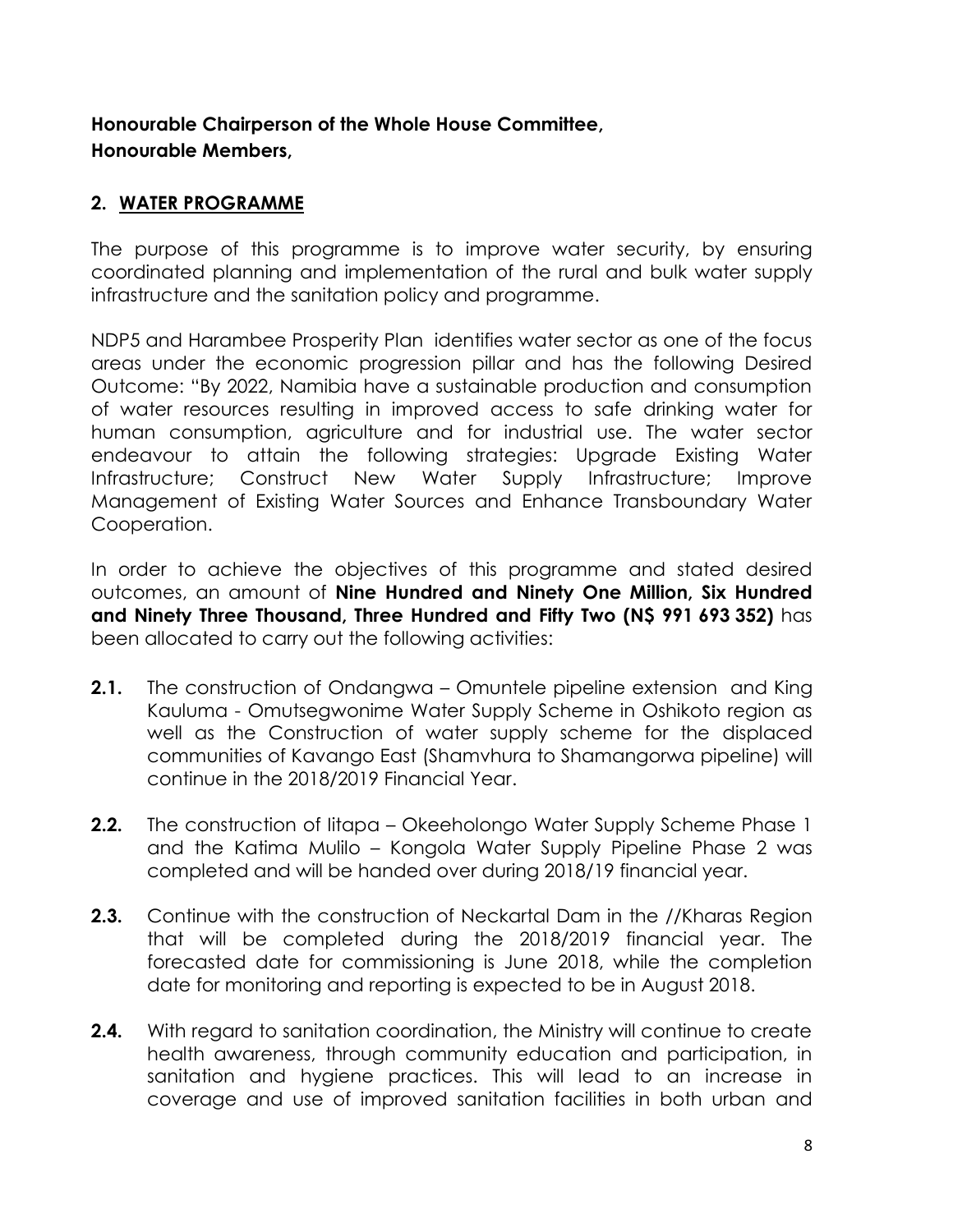rural areas of the country. The Ministry plans to construct 176 improved latrines under the Namibia Water and Sanitation Program (NAWASA) during this financial year.

- **2.5.** The implementation of the Water Resources Management Act, 2013 (Act No.11 of 2013), which includes national water resources monitoring and investigations, conducting nation-wide public awareness campaigns, continuing with compliance monitoring and strengthening human resources capacity, operationalizing the Water Regulator and the Water Advisory Council as well as Basin Management Committees.
- **2.6.** The Ministry will continue engaging with the neighbouring countries in bilateral, multilateral, regional and international co-operation in the sharing of water from international shared Rivers and transboundary aquifers, through the various River Basin Organisations (RBOs) of the Okavango/Cubango, Zambezi, Cuvelai, Kunene and Orange Rivers. Government will also continue to engage on issues of common interest at regional (SADC) continental (AMCOW) and international (UNESCO-IHP) level.
- **2.7.** Namibia and Botswana agreed to cooperate on cross border water supply. To this effect, the two member states are finalizing the Memorandum of Understanding (MoU) on water cooperation and a Joint Technical Team is established with its terms of reference highlighting modalities of the envisaged cooperation.
- **2.8.** Following the approval of the Terms of Reference (ToR), the full feasibility study of the Noordoewer/Vioolsdrift dam at the Lower Orange River jointly carried out by Namibia and South Africa will be completed during the 2018/19 financial year and thereafter, funding for the construction of the dam will be needed.
- **2.9.** The Ministry through the Technical Committee of Experts (TCE) for the Cabinet Committee on water Supply Security (CCWSS) will continue with the implementation measures aimed at addressing water supply security in the country by undertaking the following activities namely; Upgrading of the Gammams Direct Potable Reclamation, Kombat - Berg Aukas power supply and the refurbishment of the Von Bach pump stations to enhance water supply to the Central Areas of Namibia (CAN); refurbishment of the Kuiseb collector 2 and replacement of the Schwarzekuppe-Swakopmund, and Omdel-Wlotzkasbaken pipelines to improve water supply at the Central Coastal Areas, coupled with upgrading and extension of the Oshakati Water Treatment Plant (OWTP),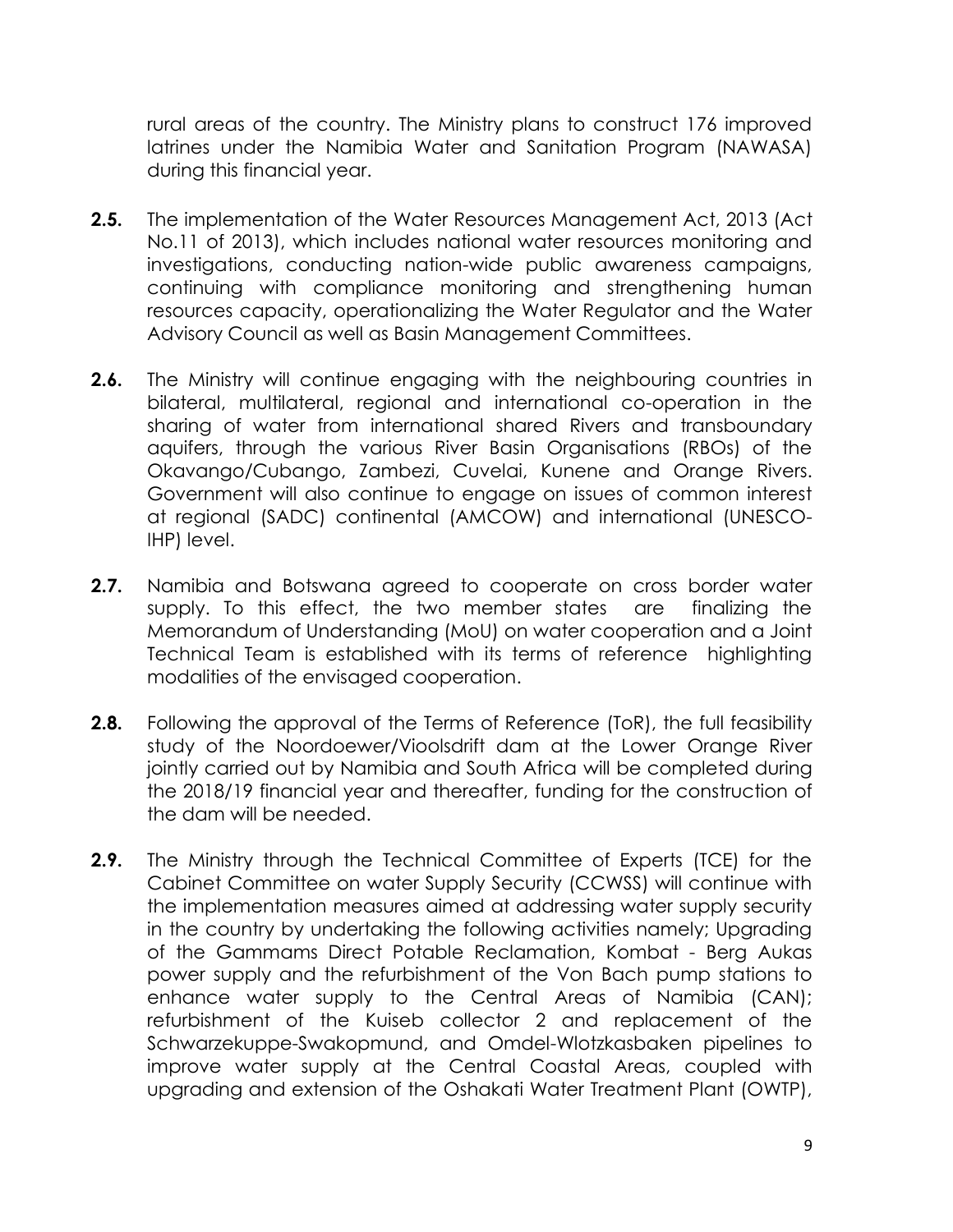and the Rundu Purification Plant to improve water supply in the central northern areas and Kavango East particularly in Rundu town and surrounding areas.

#### **Honourable Chairperson of the Whole House Committee, Honourable Members,**

#### **3. FORESTRY PROGRAMME**

The purpose of this programme is to develop and manage the forestry resources; to enhance socio-economic development and environmental sustainability, in order to ensure that forestry activities are undertaken countrywide. In order to execute this programme, the Ministry request an amount of **One Hundred and Forty Nine Million, Two Hundred and Seventy Two Thousand, Five Hundred and Ninety Six (N\$ 149 272 596)** for the financial year 2018/19, to carry out the following activities:

- **3.1.** Continue to implement the de-bushing programme in order to increase the land's carrying capacity and improve livestock production in the country. The programme further involves value addition to the harvested bush in order to create the much-needed jobs for our citizens. In this regard, the Ministry will also incentivise private land owners and communities in the Northern Communal Areas to address bush encroachment by developing a market for forest products removed from the farm lands.
- **3.2.** Continue with the maintenance of the botanical garden and herbarium, as well as preservation of plant genetic materials at the National Botanical Research Institute (NBRI).
- **3.3.** Continue implementing the Forest Protection and Conservation programme, through which fire equipment and tools including fire beaters, high-pressure pumps, firebombs, drip torches, wind-driven knapsack sprayers and fire signboards will be acquired. The equipment will be distributed to the Fire Management Committees at Constituency level, in the fire prone areas. Local communities will be capacitated on the use of the equipment and will also be engaged in clearing fire breaks (fire cut lines) in fire prone areas.
- **3.4.** In order to enhance forest fire management at the local level, the Ministry will continue to undertake forest fire awareness campaigns countrywide. In this regard, extension messages will be developed in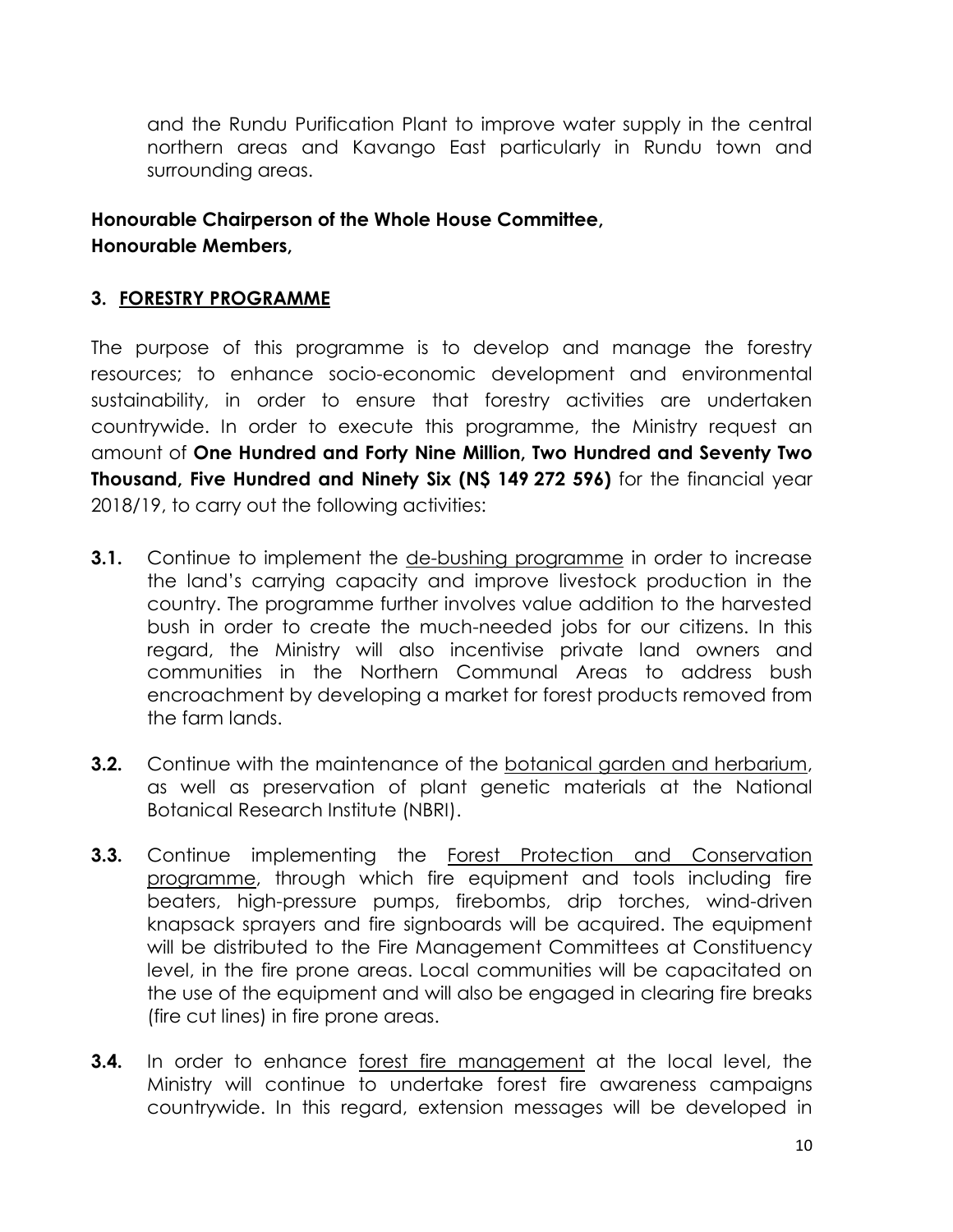local languages and broadcast through the local radios during the fire season to better understand the fire problems in their areas.

- **3.5.** Continue to support bee farming within communities in order to diversify income-generating opportunities while enhancing pollination for both the forest and crop fields. In this regard the Ministry intends to help communities establish bee keeping farms by trained them on bee keeping management to ensure safety of the people and promote economic contribution of honey bees.
- **3.6.** The Ministry will continue with the national tree planting campaign aimed at putting 500 ha under tree planting. in this regard we plan to produce 500 000 seedlings at Ministerial nurseries as part of the tree planting and orchard development initiative. The seedlings will be used to establish orchards, sold to the general public and donated to public institutions.
- **3.7.** Continue to support communities on sustainable management and utilisation of forest resources, through the establishment and maintenance of the community forests in rural areas of the following Regions: Otjozondjupa, Omaheke, Kunene, Omusati, Oshana, Oshikoto, Ohangwena, Kavango East, Kavango West and Zambezi. In this regard, Eleven Community Forestry Centres will be furnished with necessary equipment and tools during the 2018/19 financial year to enable these communities to manage and sustainably utilise forest resources in their areas.

## **Honourable Chairperson of the Whole House Committee, Honourable Members,**

#### **4. SUPERVISION AND SUPPORT SERVICES**

 The purpose of this programme is to facilitate policy formulation, leading to the creation of legal framework for the Ministry; the implementation of policies; the promotion of agricultural and agro-industrial development; the mobilization of technical and financial resources; the development and maintenance of an agricultural information system; the administration of the Co-operatives Act; and the promotion of marketing of agricultural products. It also provides administrative support to the programmes and ensures proper financial management, optimal deployment of resources, acquisition and development of physical infrastructures, Information Communication Technology services,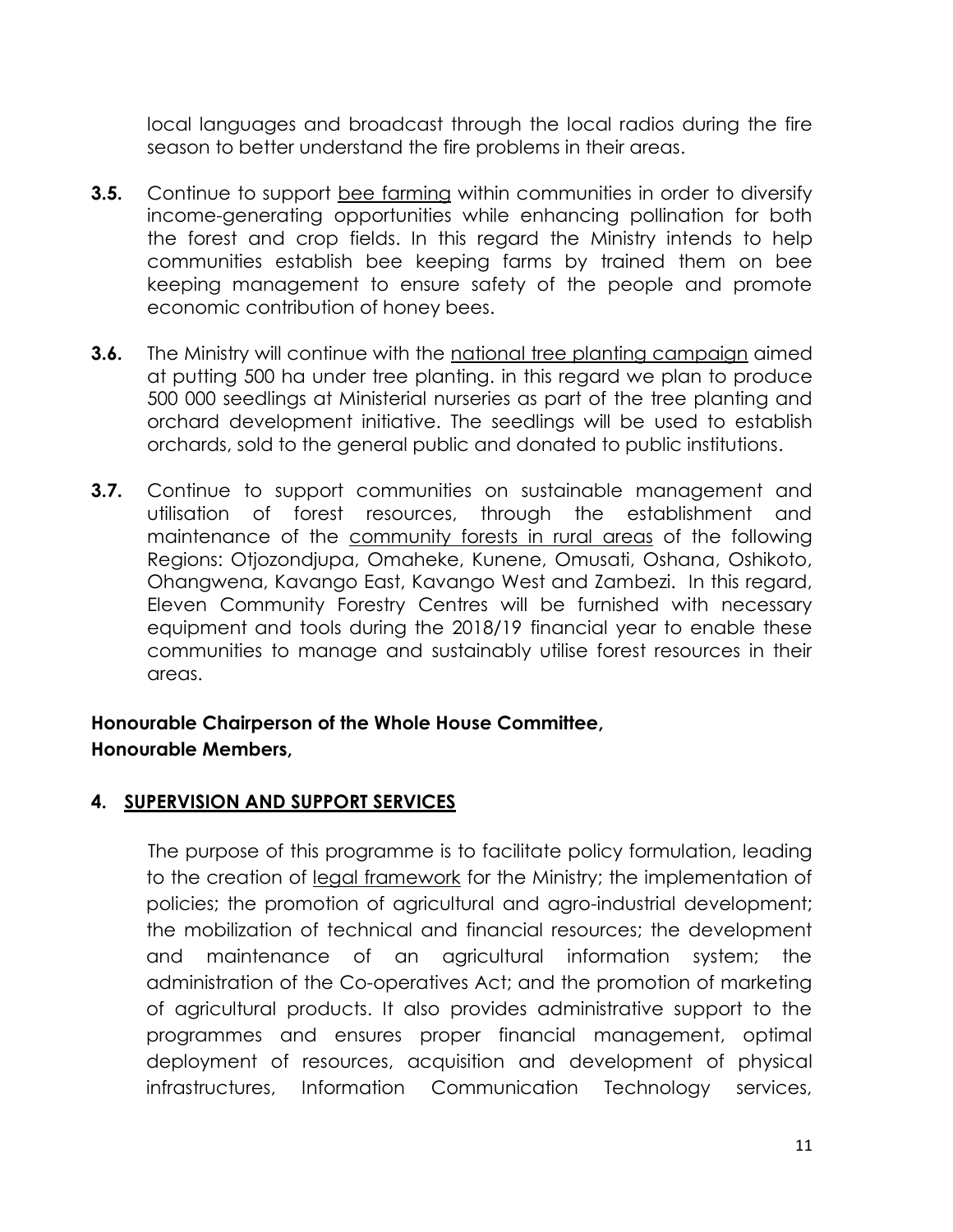transport and communication, consumables, employee safety and wellness, utilities, legal costs, asset management and protection, public relations, publications, capacity building and staff development. Furthermore, the programme caters for emergency relief assistance in the agricultural, water and forestry sector. In order to implement these activities, an amount of **Two Hundred and Sixty Six Million, Seven Hundred and Fifty Six Thousand, Four Hundred and Twenty (N\$ 266 756 420) is allocated:** 

- **4.1.** The Ministry will continue to provide support to Co-operatives in the country and provide business development services to strengthen cooperative movement in Namibia. These services are provided in the form of annual monitoring visits to Co-operatives and training through the Co-operative College.
- **4.2.** Continue to collect production and marketing statistics in Agriculture, Water and Forestry sectors and also monitoring the food security situation in the country on quarterly bases.
- **4.3.** Other activities under this programme includes market research and development, as well as ensuring Namibia's compliance to the agricultural trade regulations and membership contributions to the agricultural related organisations and institutions to which Namibia is a member such as Food Agriculture Organisation (FAO) and International Cooperative Alliance (ICA).

#### **Honourable Chairperson of the Whole House Committee, Honourable Members,**

#### **5. Drought and Flood situation and Government Relief Measures**

Allow me to inform this August House that climate change continues to affect our existence as the country remains threatened by drought and flood conditions, as a result of late rainfall in some part of the country and late heavy rains in other parts of the country experienced during the 2017/18 rainfall season. Overall, the country experienced poor rainfall performance in the first half of the season (October – December 2017) stretching toward January and February in most places. As a result, the agricultural production as well as water supply is affected. However, after good rainfall received between March and April, crop harvest and grazing conditions might change for the better.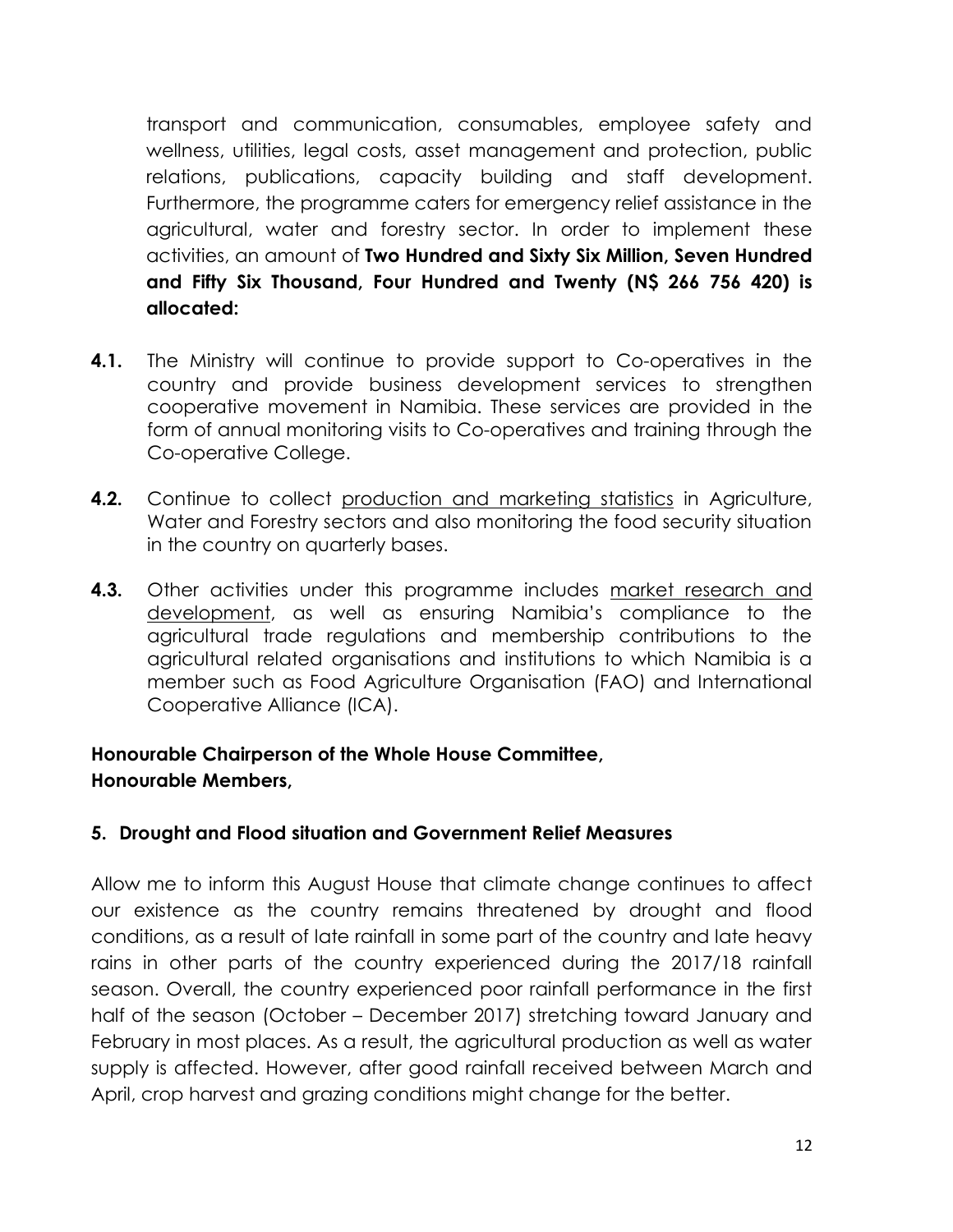It is also important to note that, since last season, maize production continued to be affected by the Fall Army Worms, and the impact is felt more in the Green Scheme Projects and the Dry-land Commercial farms where large amount of maize is produced. Furthermore, some areas in the Zambezi region are affected by flood as a result of river overflow and crop production in the affected area including Kalimbeza Rice Project is expected to be low. With just over a month before winter sets in, crop production is likely to be affected negatively by the weather for the majority of late farmers.

It is our expectation that the drought and flood situations will be experienced in some parts of the country, albeit much lower than experienced during the 2016/17 rainfall season. The Ministry of Agriculture, Water and Forestry together with the Office of the Prime Minister and other stakeholders, will remain prepared to implement drought mitigating measures, as well as develop new measures, to deal with the consequences and effects of drought, in the affected areas of our beloved Country. Furthermore, the Ministry commits to identify medium to long-term adaptation mechanisms to Climate Change by finalizing the revision of the 1997 National Drought Policy and implement its strategies among other interventions.

#### **6. CONCLUDING REMARKS**

## **Honourable Chairperson of the Whole House Committee, Honourable Members,**

The policies and strategies of Government require commitment by all role players for its success. I would therefore like to thank Honourable Anna Shiweda, Deputy Minister of Agriculture, Water and Forestry, Mr. Percy Misika, Permanent Secretary of Agriculture, Water and Forestry, Deputy Permanent Secretaries in the Ministry and all the stakeholders i.e. GRN offices, Ministries, Agencies (O/M/A), SOE's, private Sector, Farmers' Organizations, Non-Governmental Organizations and Development Partners for their support and display of confidence in the role and contribution of the Agriculture sector to the sustainable socio-economic development of our country.

Last but not least, may I finally inform this August House that: what I have presented is our planned activities for 2018/19 financial year in a nutshell. I therefore advise the Honourable Members to refer to the **Technical Paper** for detailed and comprehensive information on the 2017/18 financial year achievements as well as planned activities for the 2018/19 financial year.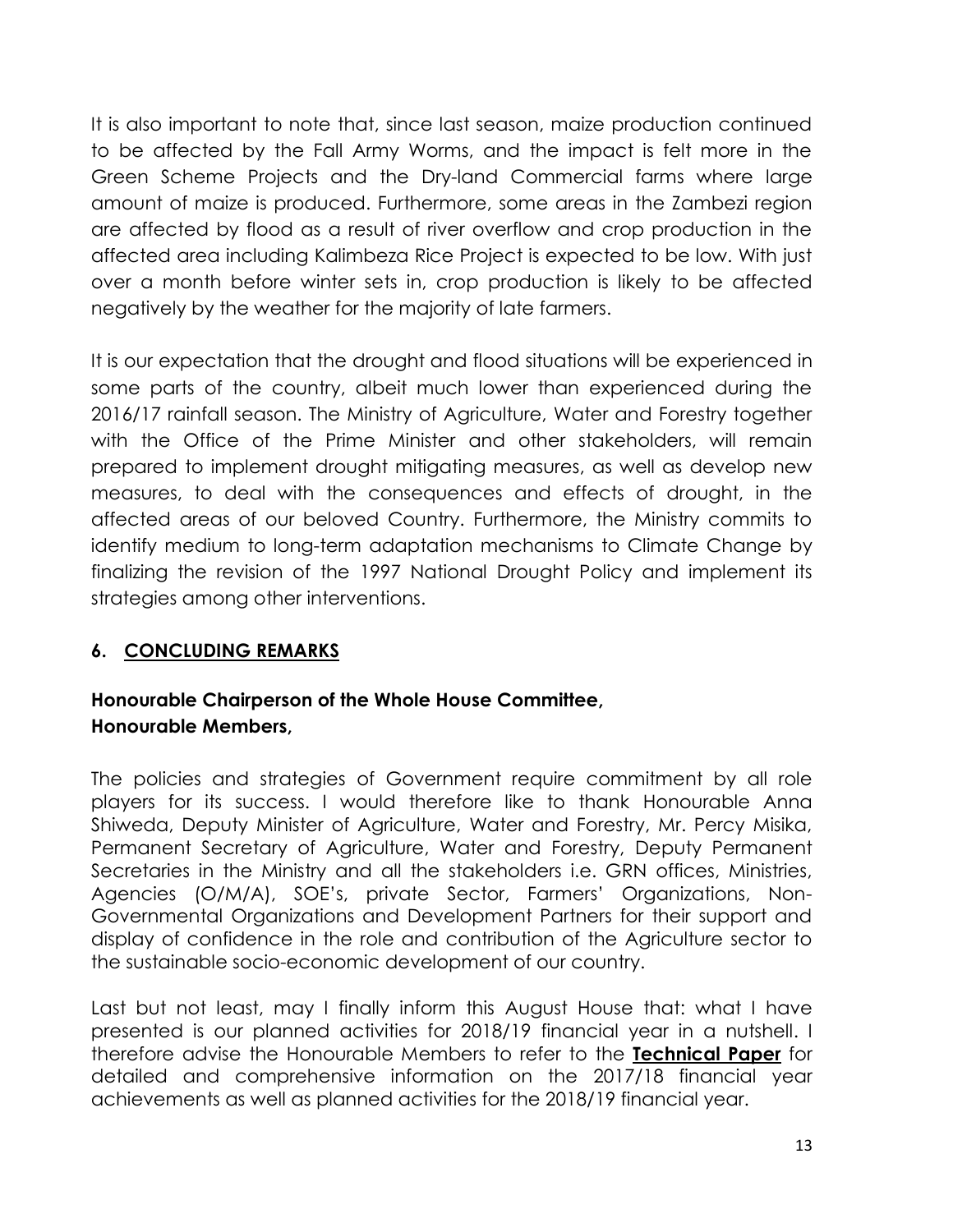Additionally and as usual, Honourable Members should also read the important documents, presented by the Honourable Minister of Finance, as they also provide sufficient factual information, regarding the various programmes and the allocated funding thereof.

With this motivation, I now call upon Honourable Members to discuss, consider and finally approve the allocations to **Vote 20,** for the 2018/19 financial year, amounting to **Two Billion, One Hundred and Thirty Seven Million, and Seventy Five Thousand Namibia Dollars (N\$ 2 137 075 000).**

I thank you for your kind attention.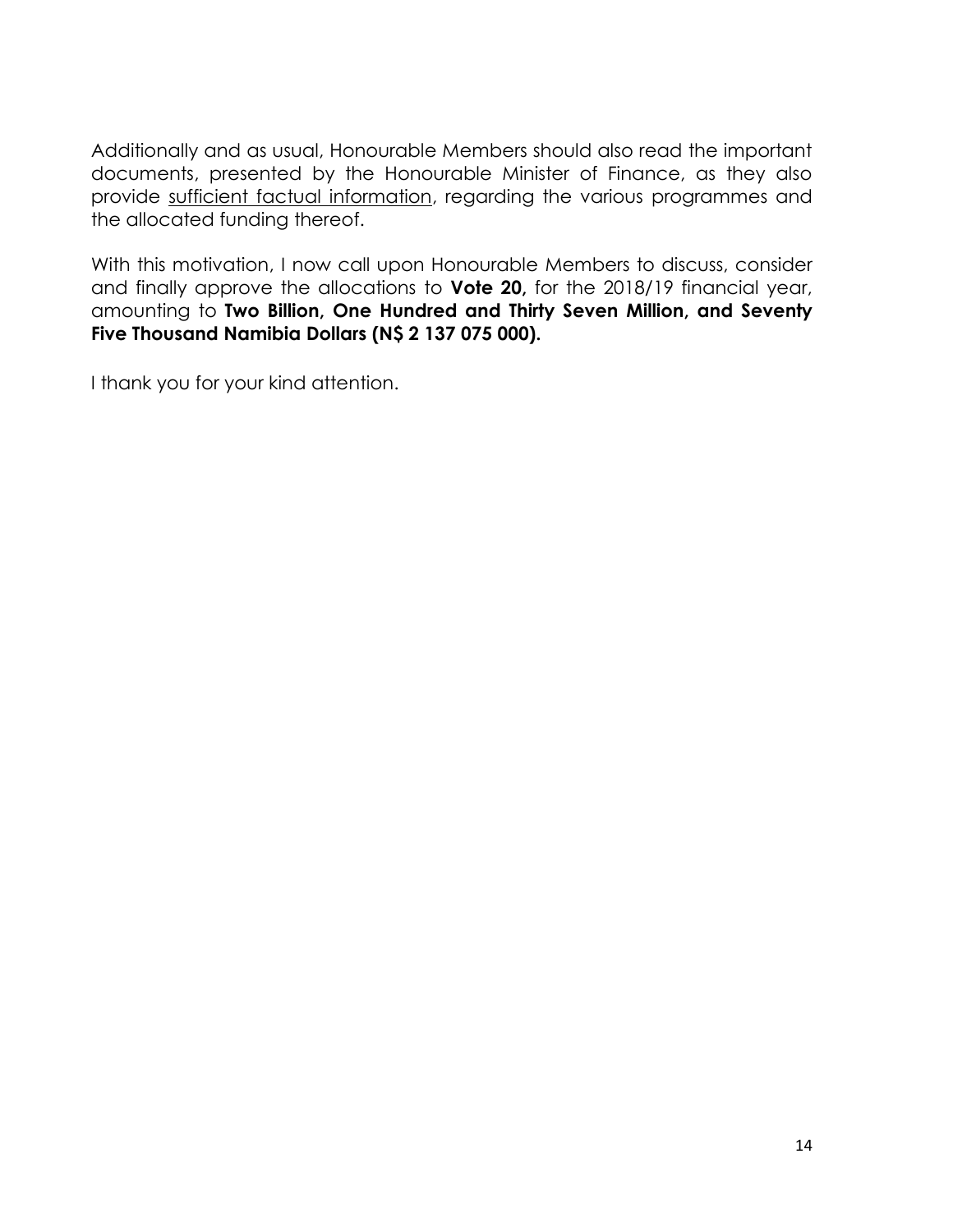# **NOTES:**